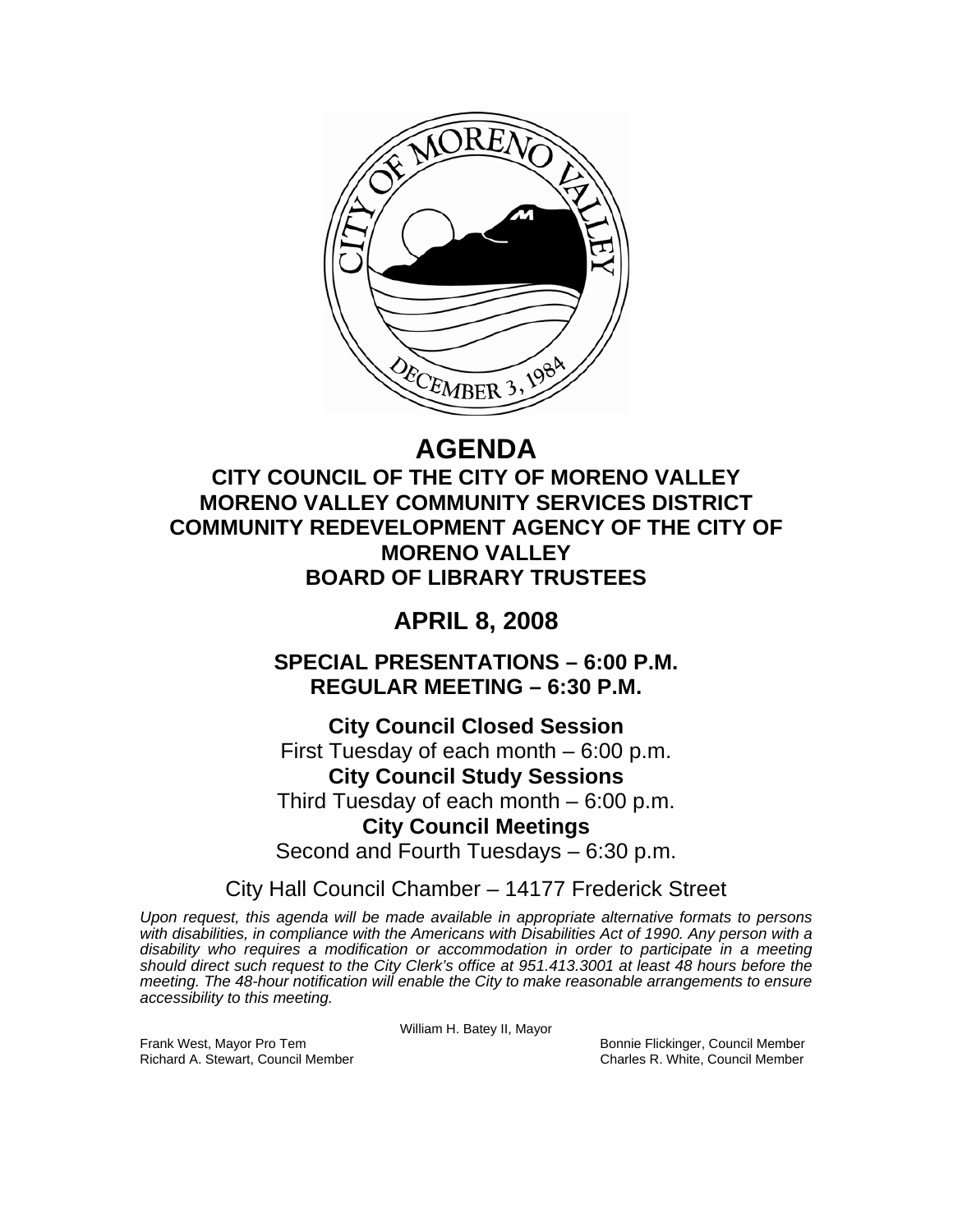#### **AGENDA CITY COUNCIL OF THE CITY OF MORENO VALLEY APRIL 8, 2008**

# **CALL TO ORDER**

# SPECIAL PRESENTATIONS – 6:00 p.m.

- 1. Letter of Commendation Recognizing Ms. Wilma Maughan
- 2. Recognition of the Technology Services Division for Receiving the 2006- 07 Award for Excellence in Information Technology Practices from the Municipal Information Systems Association of California (MISAC)
- 3. Saved by the Belt (Presentation of Certificates)
- 4. Recognition of Canyon Springs High School Riverside African American Historical Society (RAAHS) 2008 Academic Bowl Champions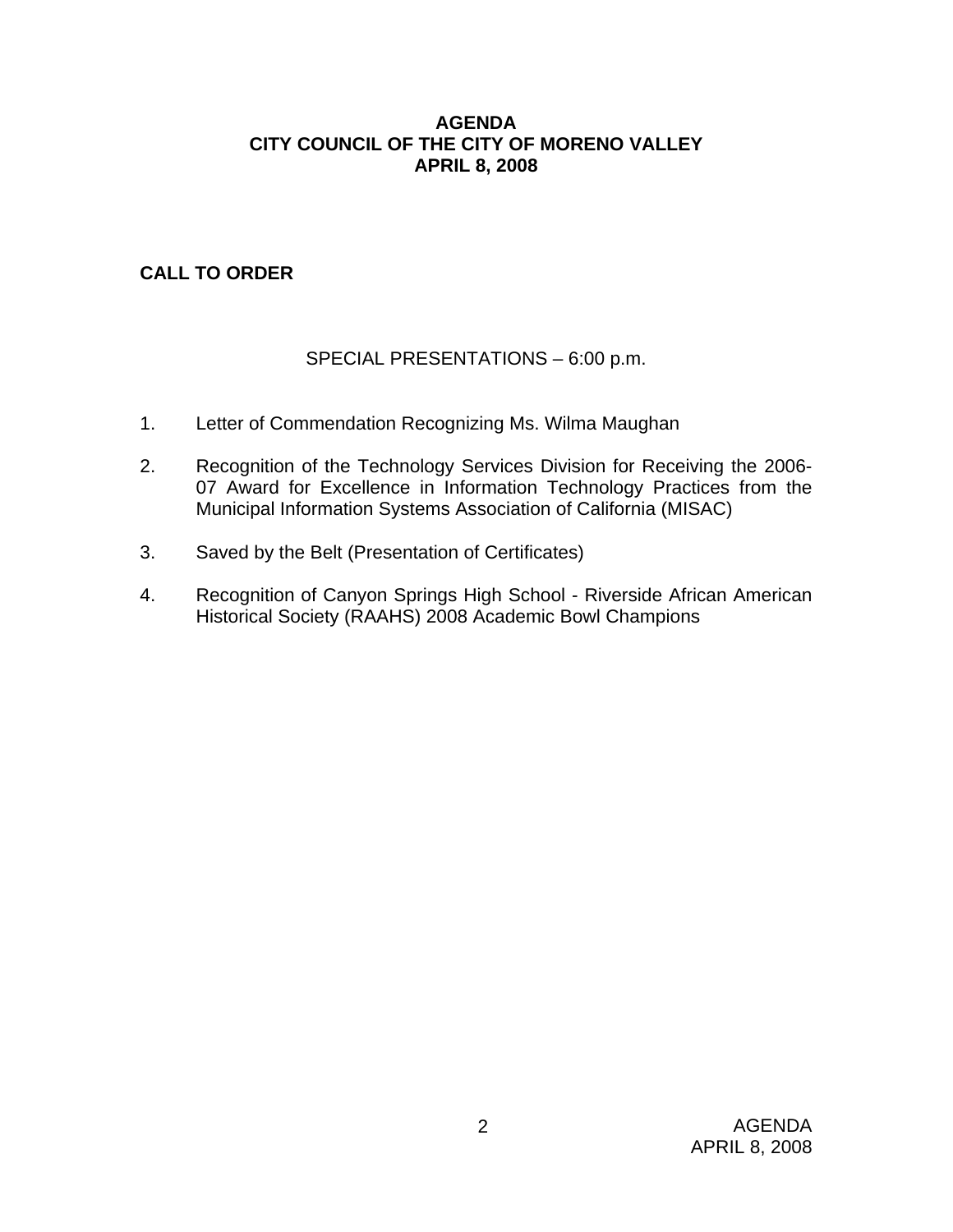#### **AGENDA JOINT MEETING OF THE CITY COUNCIL OF THE CITY OF MORENO VALLEY MORENO VALLEY COMMUNITY SERVICES DISTRICT COMMUNITY REDEVELOPMENT AGENCY OF THE CITY OF MORENO VALLEY, AND THE BOARD OF LIBRARY TRUSTEES**

#### **REGULAR MEETING - 6:30 P.M. APRIL 8, 2008**

**CALL TO ORDER** (Joint Meeting of the City Council, Community Services District, Community Redevelopment Agency, and the Board of Library Trustees actions taken at the Joint Meeting are those of the Agency indicated on each Agenda item)

# **PLEDGE OF ALLEGIANCE**

**INVOCATION** – Reverend Harold Anderson, Higher Ground Calvary Chapel

# **ROLL CALL**

#### **INTRODUCTIONS**

PUBLIC COMMENTS **ON MATTERS ON THE AGENDA** WILL BE TAKEN UP AS THE ITEM IS CALLED FOR BUSINESS, BETWEEN STAFF'S REPORT AND CITY COUNCIL DELIBERATION (SPEAKER SLIPS MAY BE TURNED IN UNTIL THE ITEM IS CALLED FOR BUSINESS.)

PUBLIC COMMENTS **ON MATTERS NOT ON THE AGENDA** UNDER THE JURISDICTION OF THE CITY COUNCIL WILL BE HEARD PRIOR TO CITY COUNCIL REPORTS AND CLOSING COMMENTS. IN THE EVENT THAT THE AGENDA ITEM FOR SUCH PUBLIC COMMENTS HAS NOT BEEN CALLED BY 9:00 P.M., IT SHALL BE CALLED AS THE NEXT ITEM OF BUSINESS FOLLOWING THE CONCLUSION OF ANY ITEM BEING HEARD AT 9:00 P.M. Those wishing to speak should submit a BLUE speaker slip to the Bailiff. There is a three-minute time limit per person. All remarks and questions shall be addressed to the presiding officer or to the City Council and not to any individual Council member, staff member or other person.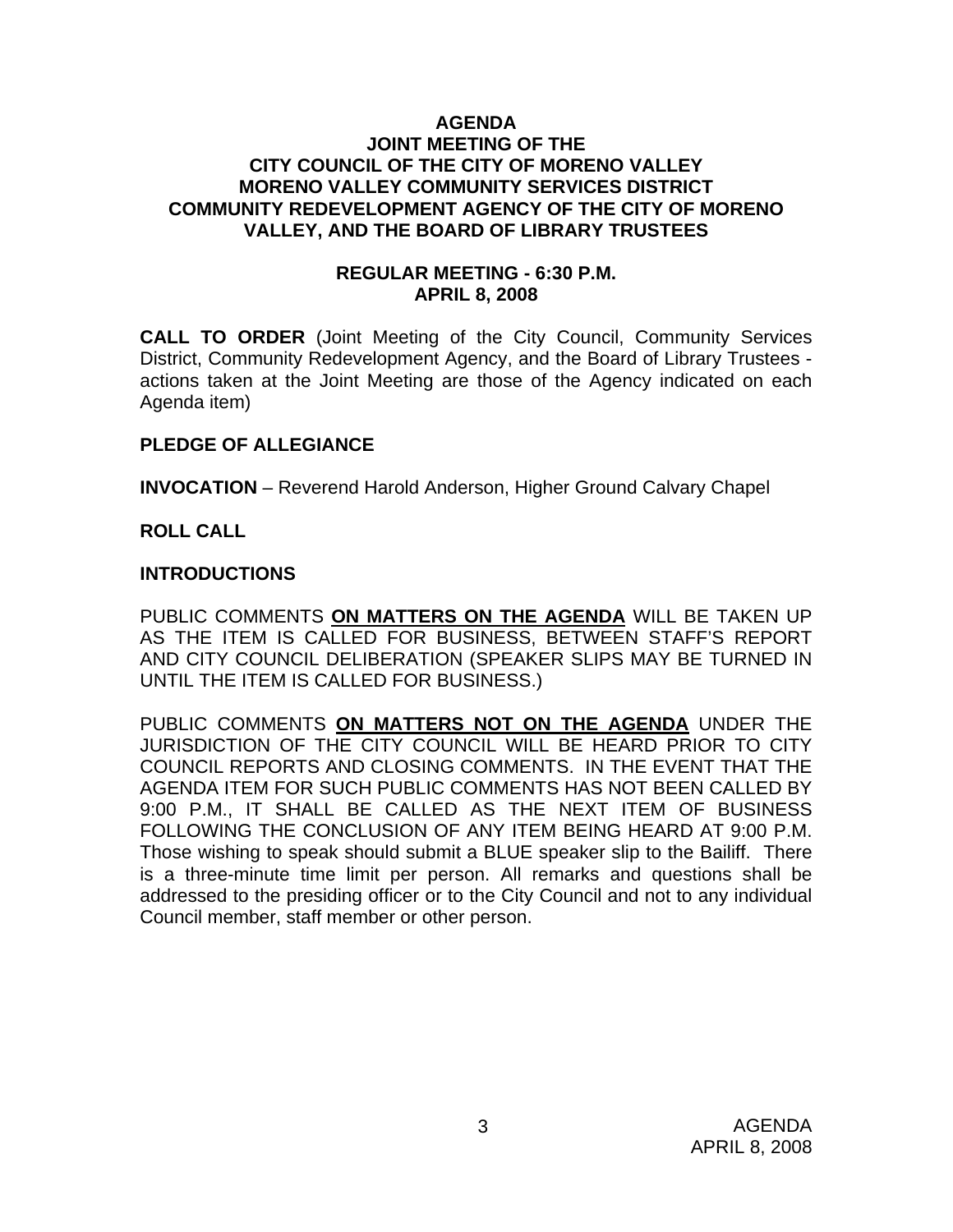# **JOINT CONSENT CALENDARS (SECTIONS A-D)**

All items listed under the Consent Calendars, Sections A, B, C, and D are considered to be routine and non-controversial, and may be enacted by one motion unless a member of the Council, Community Services District, Redevelopment Agency or the Board of Library Trustees requests that an item be removed for separate action. The motion to adopt the Consent Calendars is deemed to be a separate motion by each Agency and shall be so recorded by the City Clerk. Items withdrawn for report or discussion will be heard after public hearing items.

# **A. CONSENT CALENDAR** - **CITY COUNCIL**

- A1. ORDINANCES READING BY TITLE ONLY Recommendation: Waive reading of all Ordinances.
- A2. MINUTES REGULAR MEETING OF MARCH 25, 2008 (Report of: City Clerk's Department)

**Recommendation:** Approve as submitted.

A3. LEGISLATIVE UPDATE (Report of: Assistant City Manager)

**Recommendation:** Receive and file the informational report.

A4. AGREEMENT FOR PROFESSIONAL CONSULTANT SERVICES WITH RLZ ENGINEERING (Report of: Public Works Department)

- 1. Approve the "Agreement for Professional Consultant Services" with RLZ Engineering, 1639 Camino de Salmon Street, Corona, CA 92881 to provide Professional Consultant Services;
- 2. Authorize the City Manager to execute the "Agreement for Professional Consultant Services" with RLZ Engineering; and
- 3. Authorize a Purchase Order to RLZ Engineering in the amount of \$250,000.00, when the "Agreement for Professional Consultant Services" has been signed by all parties.
- A5. TRACT MAP 32145 REDUCE FAITHFUL PERFORMANCE BOND AND ADOPT THE RESOLUTION AUTHORIZING ACCEPTANCE OF THE PUBLIC IMPROVEMENTS AS COMPLETE AND ACCEPTING THE PORTION OF IRIS AVENUE AND LOS CABOS DRIVE ASSOCIATED WITH THE PROJECT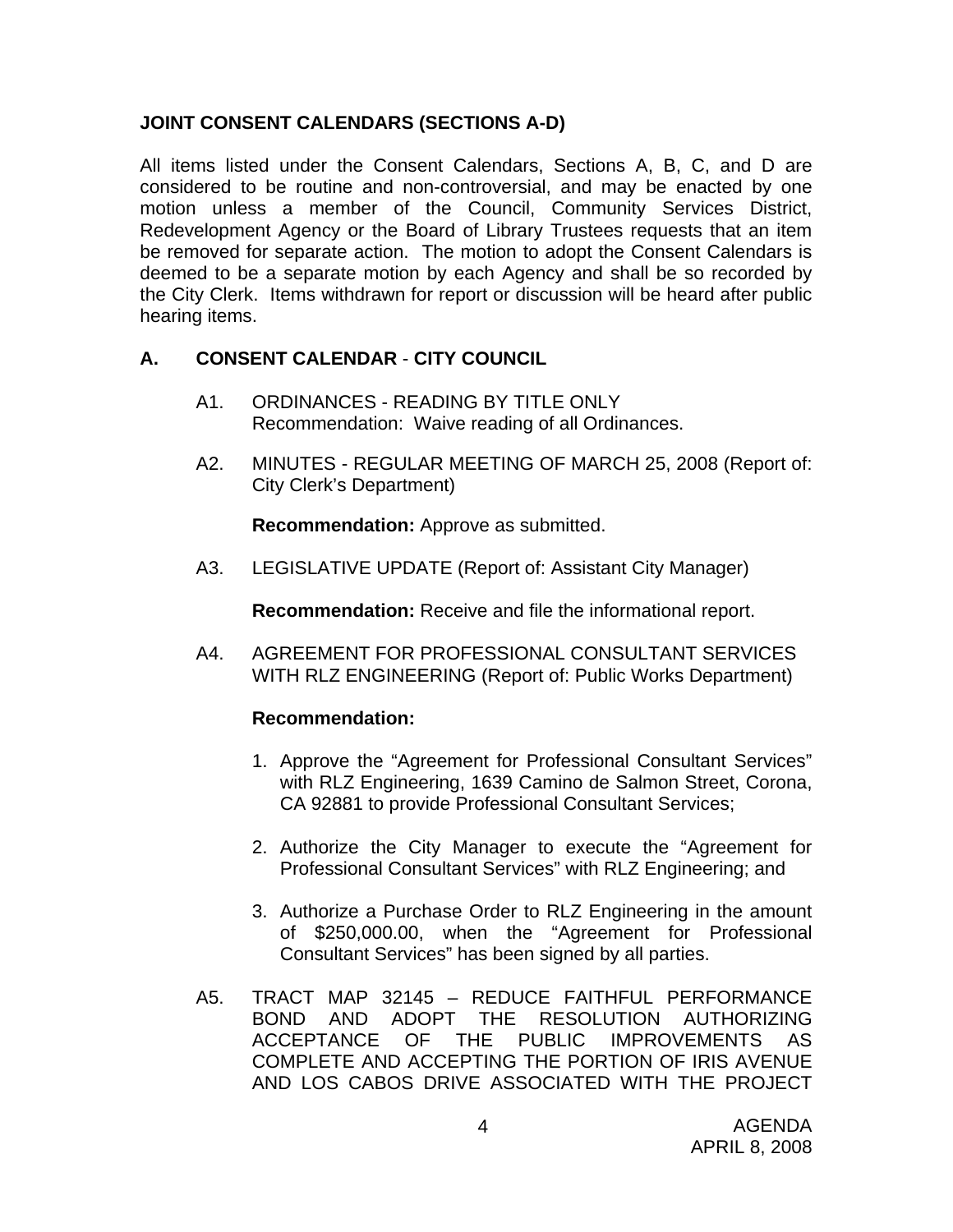INTO THE CITY'S MAINTAINED STREET SYSTEM, DEVELOPER – K. HOVNANIAN FORECAST HOMES, INC., ONTARIO, CA 91764) (Report of: Public Works Department)

#### **Recommendation:**

1. Adopt Resolution No. 2008-34 authorizing the acceptance of the public improvements for Tract Map 32145 as complete and accepting the portion of Iris Avenue and Los Cabos Drive associated with the project into the City's maintained street system; and

#### Resolution No. 2008-34

A Resolution of the City Council of the City of Moreno Valley, California, Authorizing the Acceptance of the Public Improvements as Complete within Tract Map 32145, and Accepting the Portion of Iris Avenue and Los Cabos Drive Associated with the Project into the City's Maintained Street **System** 

- 2. Authorize the City Engineer to execute the 90% reduction to the Faithful Performance Bond, exonerate the Material and Labor Bond in 90 days if there are no stop notices or liens on file with the City Clerk, and exonerate the final 10% of the Faithful Performance Bond in one year when all clearances are received.
- A6. PARCEL MAP 34411 REDUCE FAITHFUL PERFORMANCE LETTER OF CREDIT AND ACCEPT THE PUBLIC IMPROVEMENTS AS COMPLETE AND INTO THE CITY'S MAINTAINED SYSTEM, DEVELOPER – STONERIDGE CENTRE PARTNERS, L.P., ENCINITAS, CA, 92024 (Report of: Public Works Department)

- 1. Accept the identified public improvements for the work associated with erosion control, electrical, storm drain, and water system installation for Parcel Map 34411 as complete and into the City's maintained system; and
- 2. Authorize the City Engineer to execute the 90% reduction to the Faithful Performance Letter of Credit, exonerate the Material and Labor Letter of Credit in 90 days if there are no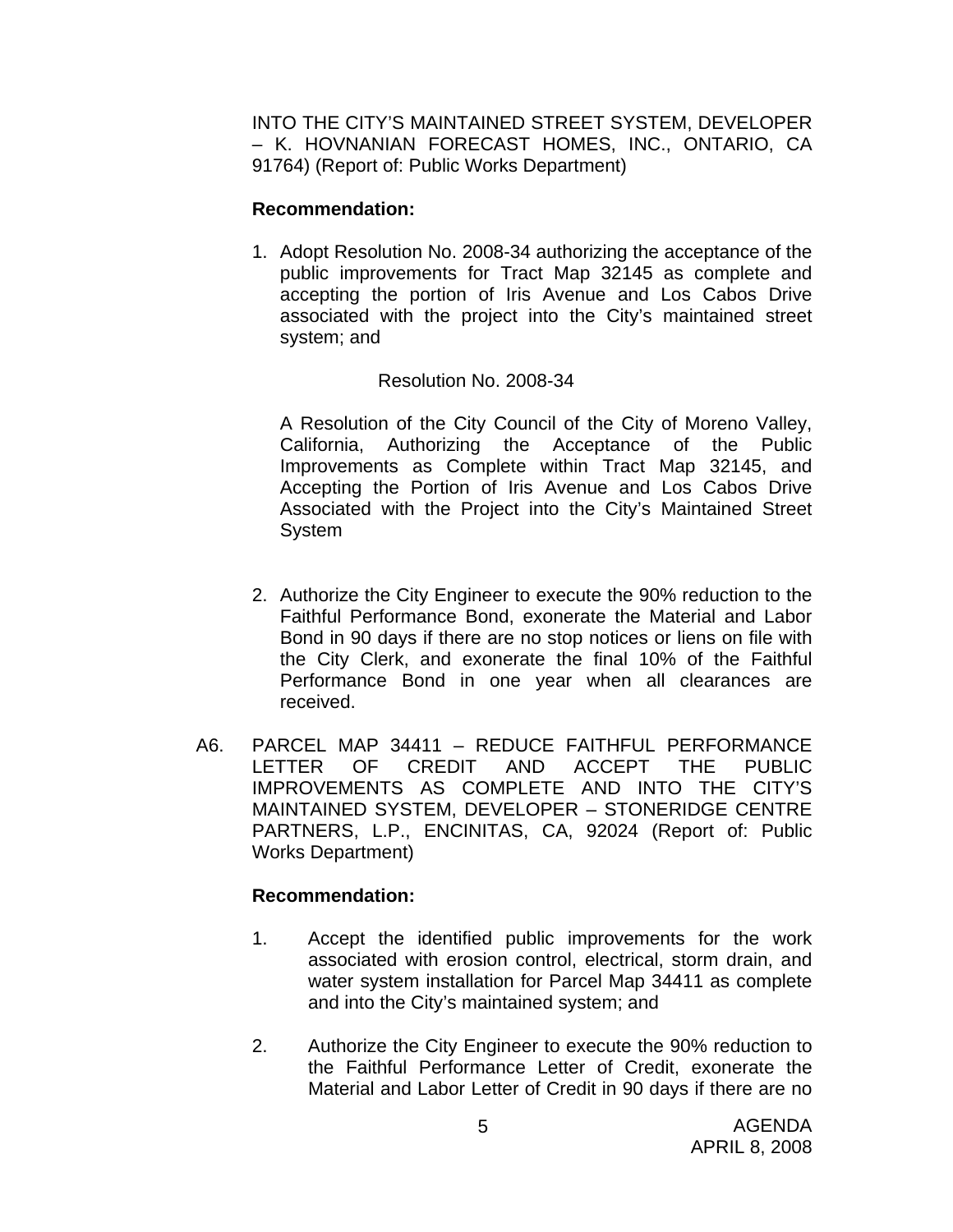stop notices or liens on file with the City Clerk, and exonerate the final 10% of the Faithful Performance Letter of Credit in one year when all clearances are received.

A7. APPROVE AND EXECUTE THE GRANT DEED TO CONVEY A PORTION OF APN 291-100-047 TO CALTRANS PER RESOLUTION NUMBER 93-56 FOR THE STATE ROUTE 60, DAY STREET OFF RAMP IMPROVEMENT PROJECT (Report of: Public Works Department)

#### **Recommendation:**

- 1. Approve and execute the Grant Deed to convey a portion of APN 291-100-047 to Caltrans per Resolution Number 93-56 for the Route 60, Day Street Off Ramp Improvement Project.
- A8. CITY COUNCIL REPORTS ON REIMBURSABLE ACTIVITIES (Report of: City Clerk's Department)

**Recommendation:** Receive and file the Reports on Reimbursable Activities for the period of March 19 - April 1, 2008.

A9. APPROVE PROJECT RECOMMENDATIONS FOR PROPOSITION 1B – TRANSPORTATION BOND PROGRAM FUNDING (Report of: Public Works Department)

- 1. Staff recommends that the City Council approve project recommendations for Proposition 1B funding;
- 2. Authorize the City Engineer to submit the Proposition 1B Project Accountability Plan to the State Department of Finance in order for the City to receive the designated Proposition 1B funds; and
- 3. Authorize the Finance Director to appropriate the Proposition 1B fund receipts in the current Fiscal Year Capital Improvement Plan budget and create the necessary project accounts.
- A10. AUTHORIZE THE SUPPLEMENTAL APPROPRIATION OF FUNDS FOR ACCESSIBILITY IMPROVEMENTS TO COMPLY WITH THE AMERICANS WITH DISABILITIES ACT (ADA) FOR THE MORENO VALLEY COMMUNITY PARK, PROJECT NO. 06- 46165325 (Report of: Public Works Department)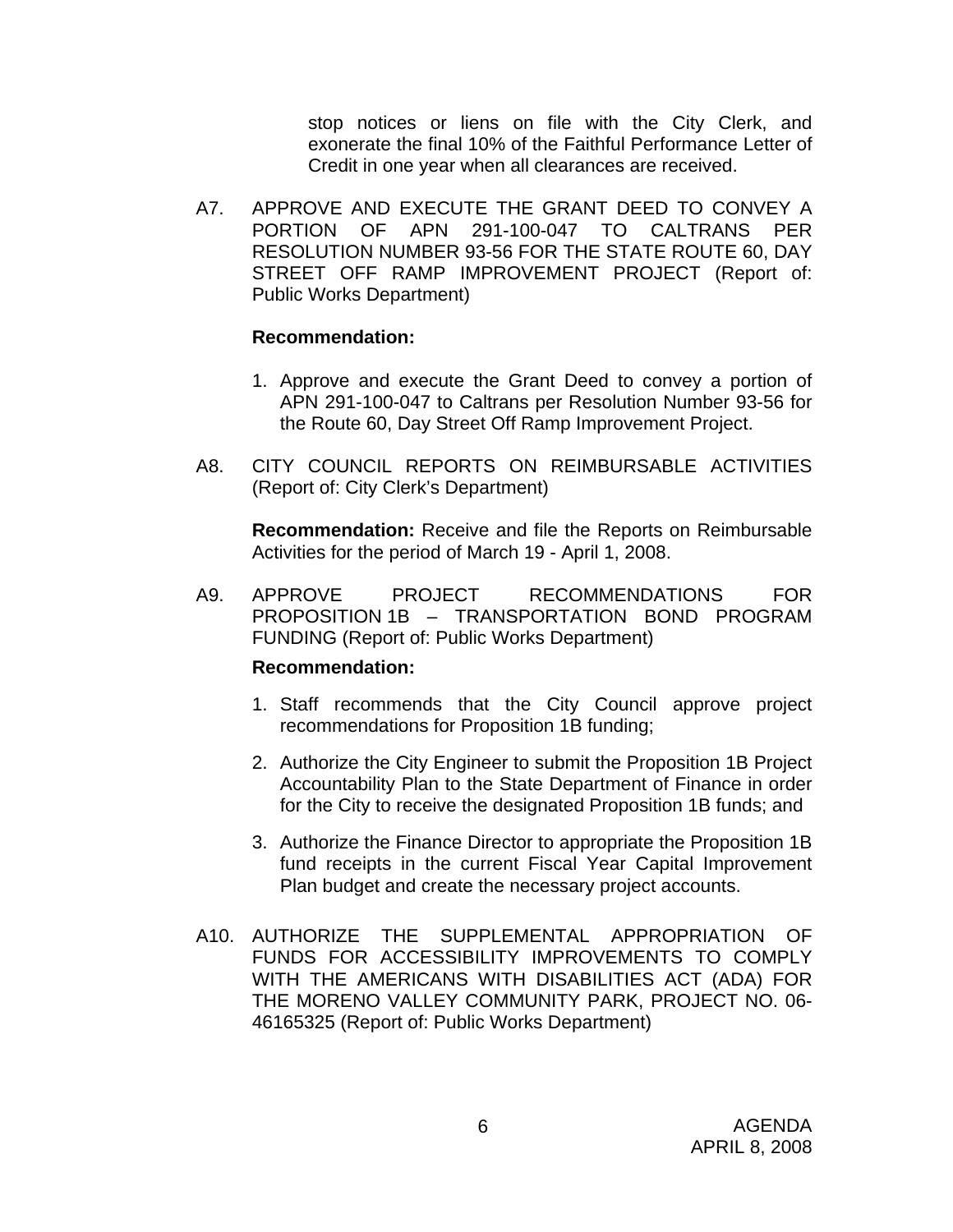# **Recommendation:**

- 1. Authorize the supplemental appropriation of \$194,355 from the unencumbered Parkland Improvement Development Impact Fees fund balance (Fund 205) in the amount of \$114,670 and the unencumbered Quimby In-lieu Fees fund balance (Fund 206) \$79,685 to the Moreno Valley Community Park Soccer Field Renovation Site Improvements project (Account No. 461.65325) in order to provide additional funding to meet Americans with Disabilities Act (ADA) accessibility requirements; and
- 2. Authorize the Finance Director to increase the Purchase Order for Los Angeles Engineering Inc. (LAEI) up to the amount of \$194,355.00.
- A11. PARCEL MAP 30882 REDUCE FAITHFUL PERFORMANCE BOND AND ADOPT THE RESOLUTION AUTHORIZING ACCEPTANCE OF THE PUBLIC IMPROVEMENTS AS COMPLETE AND ACCEPTING THE PORTION OF TRAIL RIDGE WAY, MORENO BEACH DRIVE, AND EUCALYPTUS AVENUE (PHASE 1) ASSOCIATED WITH THE PROJECT INTO THE CITY'S MAINTAINED STREET SYSTEM, DEVELOPER – WALMART REAL ESTATE BUSINESS TRUST, SAN BERNARDINO, CA 92408-4205 (Report of: Public Works Department)

#### **Recommendation:**

1. Adopt Resolution No. 2008-35 authorizing the acceptance of the public improvements for Parcel Map 30882 as complete and accepting the portion of Trail Ridge Way, Moreno Beach Drive, and Eucalyptus Avenue (Phase 1) associated with the project into the City's maintained street system; and

#### Resolution No. 2008-35

A Resolution of the City Council of the City of Moreno Valley, California, Authorizing the Acceptance of the Public Improvements as Complete within Parcel Map 30882, and Accepting the Portion of Trail Ridge Way, Moreno Beach Drive, and Eucalyptus Avenue (Phase 1) Associated with the Project into the City's Maintained Street System

2. Authorize the City Engineer to execute the 90% reduction to the Faithful Performance Bond, exonerate the Material and Labor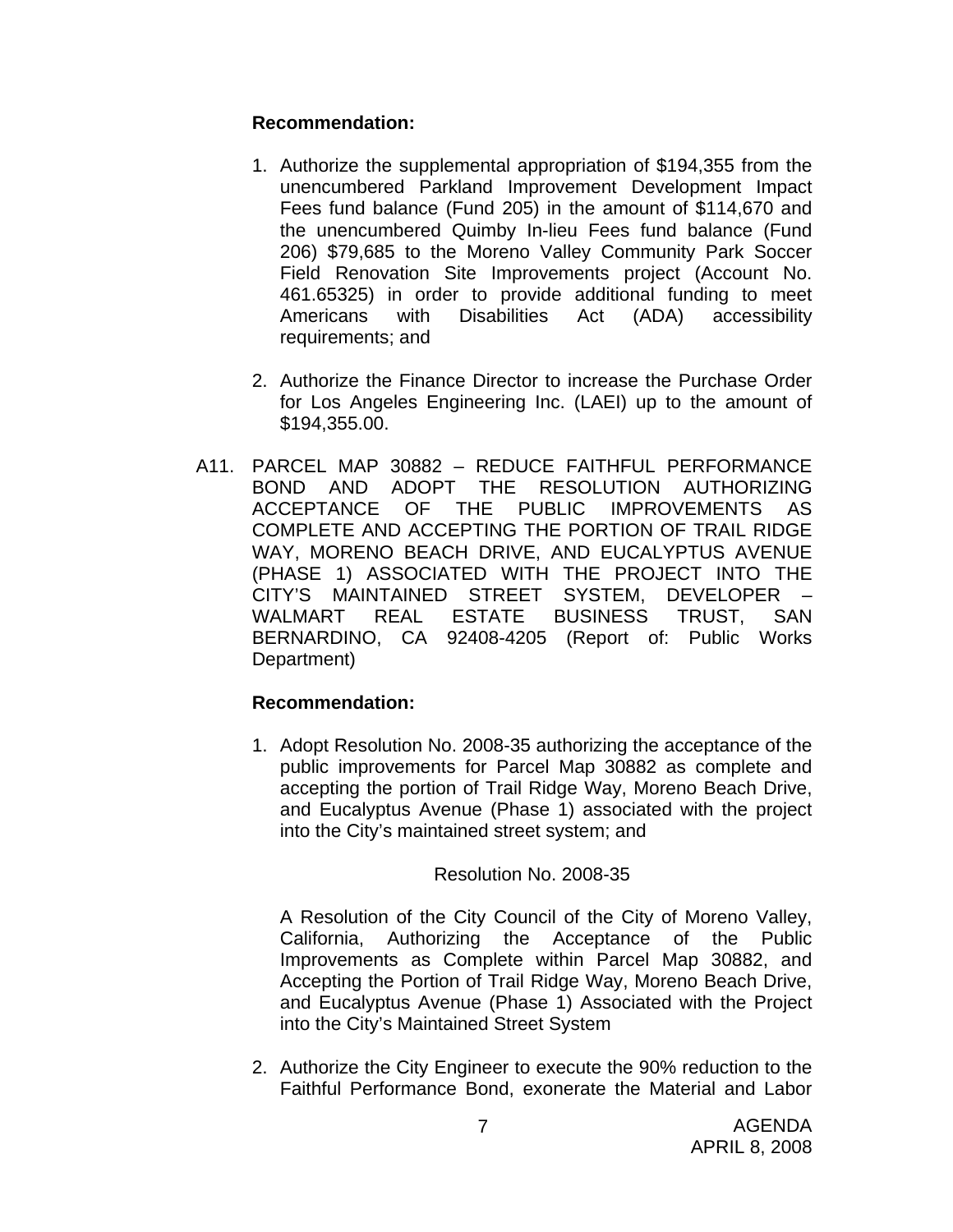Bond in 90 days if there are no stop notices or liens on file with the City Clerk, and exonerate the final 10% of the Faithful Performance Bond in one year when all clearances are received.

A12. PA04-0028 – REDUCE FAITHFUL PERFORMANCE BOND AND ADOPT THE RESOLUTION AUTHORIZING ACCEPTANCE OF THE PUBLIC IMPROVEMENTS AS COMPLETE AND ACCEPTING THE PORTIONS OF PERRIS BOULEVARD AND DELPHINIUM AVENUE ASSOCIATED WITH THE PROJECT INTO THE CITY'S MAINTAINED STREET SYSTEM, DEVELOPER – MICHAEL BROS. REAL ESTATE, INC., RIVERSIDE, CA 92508 (Report of: Public Works Department)

#### **Recommendation:**

1. Adopt Resolution No. 2008-36 authorizing the acceptance of the public improvements for PA04-0028 as complete and accepting the portions of Perris Boulevard and Delphinium Avenue associated with the project into the City's maintained street system; and

#### Resolution No. 2008-36

A Resolution of the City Council of the City of Moreno Valley, California, Authorizing the Acceptance of the Public Improvements as Complete within PA04-0028, and Accepting the Portions of Perris Boulevard and Delphinium Avenue Associated with the Project into the City's Maintained Street System

- 2. Authorize the City Engineer to execute the 90% reduction to the Faithful Performance Bond, exonerate the Material and Labor Bond in 90 days if there are no stop notices or liens on file with the City Clerk, and exonerate the final 10% of the Faithful Performance Bond in one year when all clearances are received.
- A13. APPROVE THE COOPERATIVE AGREEMENT BETWEEN RIVERSIDE COUNTY FLOOD CONTROL AND WATER CONSERVATION DISTRICT, THE COUNTY OF RIVERSIDE, AND THE CITY OF MORENO VALLEY FOR PIGEON PASS ROAD STREET IMPROVEMENTS PROJECT, PROJECT NO. 06- 41570324 (Report of: Public Works Department)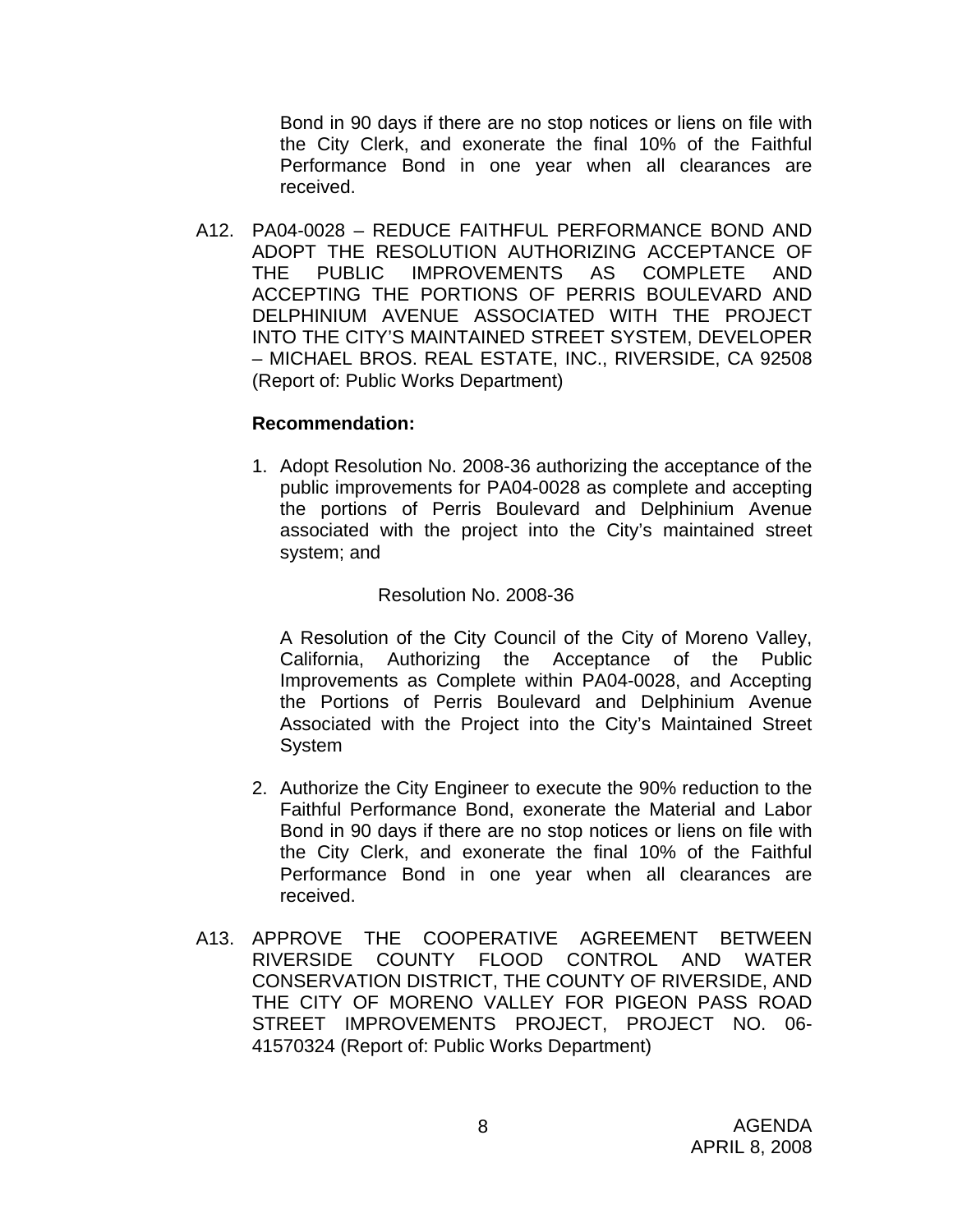#### **Recommendation:**

- 1. Approve the Cooperative Agreement for Pigeon Pass Road Street Improvements project between Riverside County Flood Control and Water Conservation District, the County of Riverside, and the City of Moreno Valley; and
- 2. Authorize the Mayor to execute the Cooperative Agreement.
- A14. AUTHORIZATION TO AWARD BID FOR REPLACEMENT STORM DRAIN CLEANING TRUCK (Report of: Public Works Department)

# **Recommendation:**

- 1. Award the bid for purchase of a Camel 200/2008 Sterling CNG Conventional Chassis to Kelly Equipment Company, Upland, CA, the lowest responsible bidder;
- 2. Authorize the issuance of a Purchase Order to Kelly Equipment Company in the amount of \$396,116.47 (Account Number 151.52810.6642.645); and
- 3. Authorize the Director of Public Works/City Engineer to execute a contract with the Mobile Source Air Pollution Reduction Review Committee (MSRC) Local Government Match Program for reimbursement in the amount of \$25,000 toward the purchase of the replacement Storm Drain Cleaning Truck.
- A15. TRACT MAP 31269 PARKS AND RECREATION REDUCE FAITHFUL PERFORMANCE BOND AND ADOPT THE RESOLUTION AUTHORIZING ACCEPTANCE OF THE EQUESTRIAN STAGING AREA LOCATED IN LOT "A" AND THE TRAIL IMPROVEMENTS LOCATED IN LOT "B" INTO THE COMMUNITY SERVICES DISTRICT'S MAINTAINED SYSTEM, DEVELOPER - PINNACLE MORENO VALLEY 72, LLC, ALISO VIEJO, CA 92656 **(Also listed as Item B3)**  (Report of: Public Works Department)

**Recommendation:** Authorize the City Engineer to execute the 90% reduction to the Faithful Performance Bond, exonerate the Material and Labor Bond in 90 days if there are no stop notices or liens on file with the City Clerk, and exonerate the final 10% of the Faithful Performance Bond in one year when all clearances are received.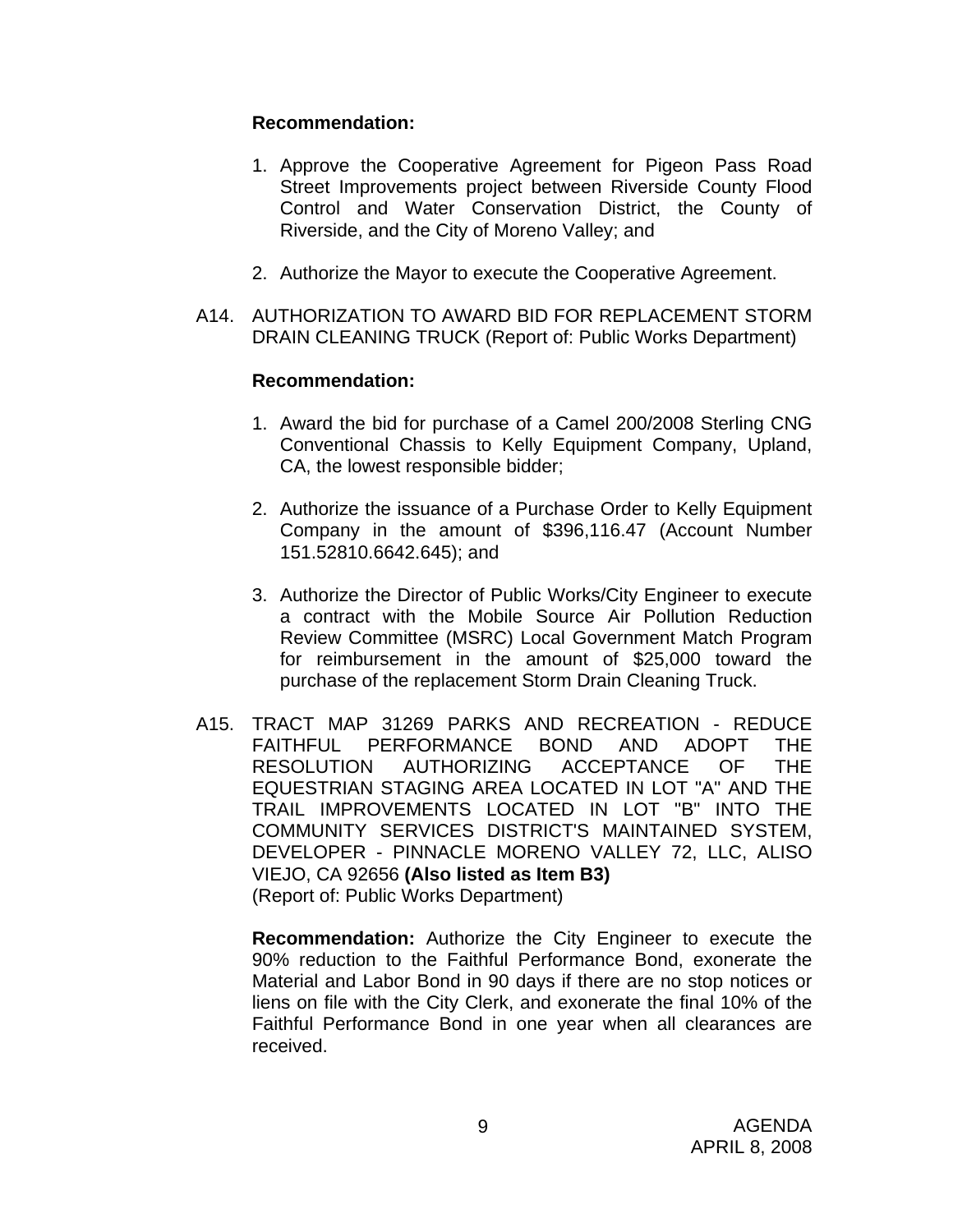A16. WARRANT REPORT – FEBRUARY 29, 2008 (Report of: Finance Department)

**Recommendation:** Adopt Resolution No. 2008-37, approving the Warrant Report, dated February 2008, in the total amount of \$26,769,213.03.

Resolution No. 2008-37

A Resolution of the City Council of the City of Moreno Valley, California, Approving the Warrant Report Dated February 29, 2008

A17. FIRST AMENDMENT TO AGREEMENT FOR PROFESSIONAL CONSULTANT SERVICES WITH STK ARCHITECTURE, INC. (Report of: Administrative Services Department)

 **Recommendation:** Award the First Amendment to Agreement for Professional Consultant Services with STK Architecture, Inc. in an amount not-to-exceed \$93,117 for detailed design services and construction administration for the renovation of City Hall Annex 1; and authorize the Mayor to execute the amendment.

A18. AMENDMENT TO AGREEMENT FOR INDEPENDENT CONTRACTOR (Report of: Community Development Department)

**Recommendation:** Approve the "Amendment to Agreement for Independent Contractor" with Willdan & Associates, to provide professional consulting services for the position of Interim Code & Neighborhood Services Manager in the Code & Neighborhood Services Division of the Community Development Department.

A19. ORDINANCE NO. 768, AN ORDINANCE OF THE CITY COUNCIL OF THE CITY OF MORENO VALLEY, CALIFORNIA, ADDING CHAPTER 11.10 TO TITLE 11 OF THE CITY OF MORENO VALLEY MUNICIPAL CODE PROHIBITING THE ESTABLISHMENT AND OPERATION OF MEDICAL MARIJUANA DISPENSARIES (RECEIVED FIRST READING AND INTRODUCTION ON MARCH 25, 2008 ON A 5-0 VOTE) (Report of: City Attorney's Office)

**Recommendation:** Adopt Ordinance No. 768.

Ordinance No. 768

An Ordinance of the City Council of the City of Moreno Valley, California, Adding Chapter 11.10 to Title 11 of the City of Moreno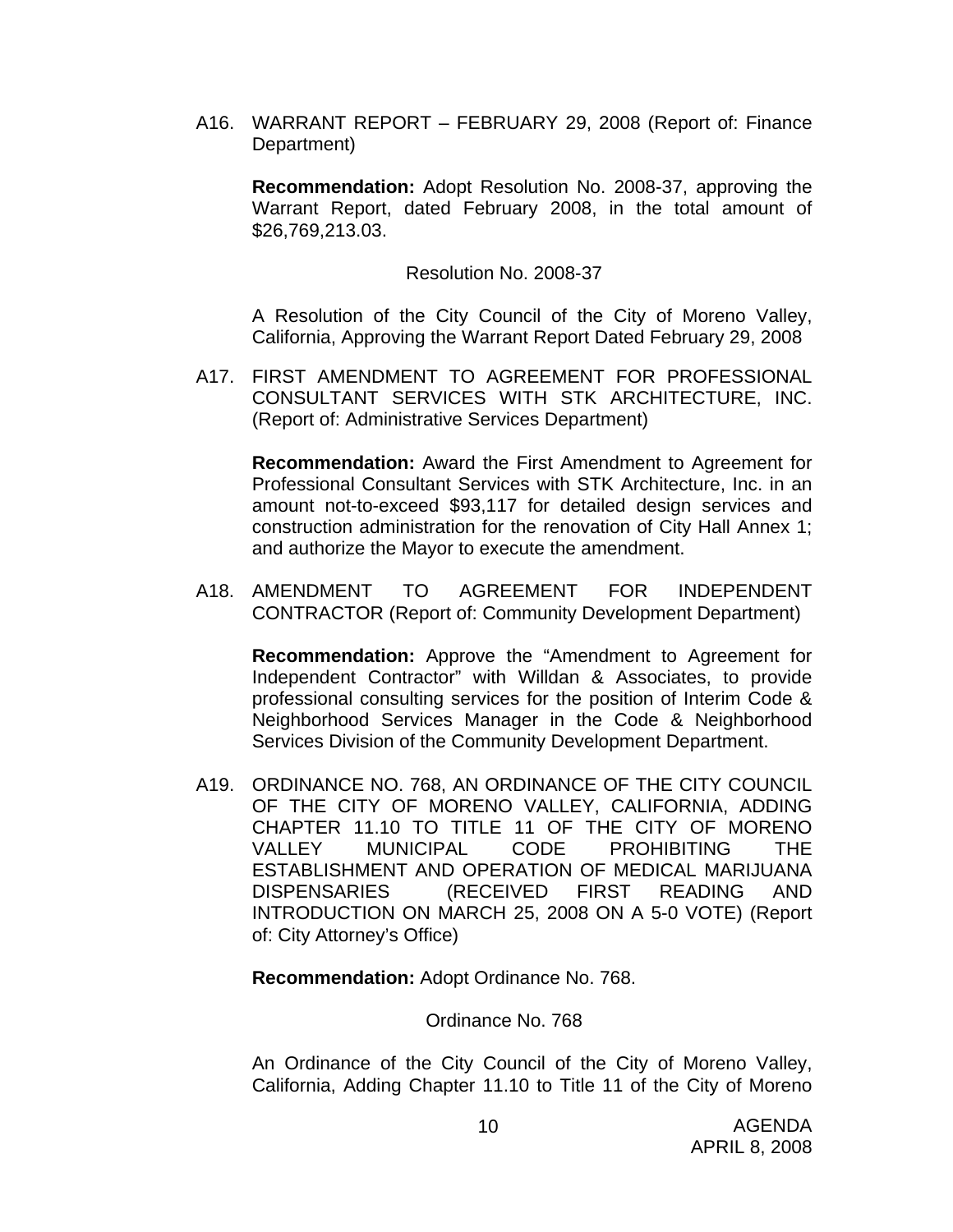Valley Municipal Code Prohibiting the Establishment and Operation of Medical Marijuana Dispensaries

A20. CONSIDERATION OF REDUCTION OF PUBLIC NUISANCE ABATEMENT COSTS FOR ASSESSOR'S PARCEL NUMBER 473-150-050 (CHRISTOPHER BRYAN, OWNER) (CONTINUED FROM MARCH 11, 2008) (Report of: Community Development Department)

**Recommendation:** Reduce the invoiced nuisance abatement costs involving Assessor's Parcel Number 473-150-052 from \$9,146.25 to \$3,725.00.

# **B. CONSENT CALENDAR** - **COMMUNITY SERVICES DISTRICT**

- B1. ORDINANCES READING BY TITLE ONLY Recommendation: Waive reading of all Ordinances.
- B2. MINUTES REGULAR MEETING OF MARCH 25, 2008 (Report of: City Clerk's Department)

**Recommendation:** Approve as submitted.

B3. TRACT MAP 31269 PARKS AND RECREATION - REDUCE FAITHFUL PERFORMANCE BOND AND ADOPT THE RESOLUTION AUTHORIZING ACCEPTANCE OF THE EQUESTRIAN STAGING AREA LOCATED IN LOT "A" AND THE TRAIL IMPROVEMENTS LOCATED IN LOT "B" INTO THE COMMUNITY SERVICES DISTRICT'S MAINTAINED SYSTEM - PINNACLE MORENO VALLEY 72, LLC, ALISO VIEJO, CA 92656 (Report of: Public Works Department) (Also listed as item A15)

**Recommendation:** Adopt Resolution No. CSD 2008-03 authorizing the acceptance of the public improvements for Tract Map 31269 Parks and Recreation as complete and accept the equestrian staging area located in Lot "A" and the trail improvements located in Lot "B" into the Community Services District's maintained system.

Resolution No. CSD 2008-03

A Resolution of the City Council of the City of Moreno Valley, California, Acting in their Respective Capacity as the Board of Directors of the Community Services District, Authorizing the Acceptance of the Public Improvements as Complete within Tract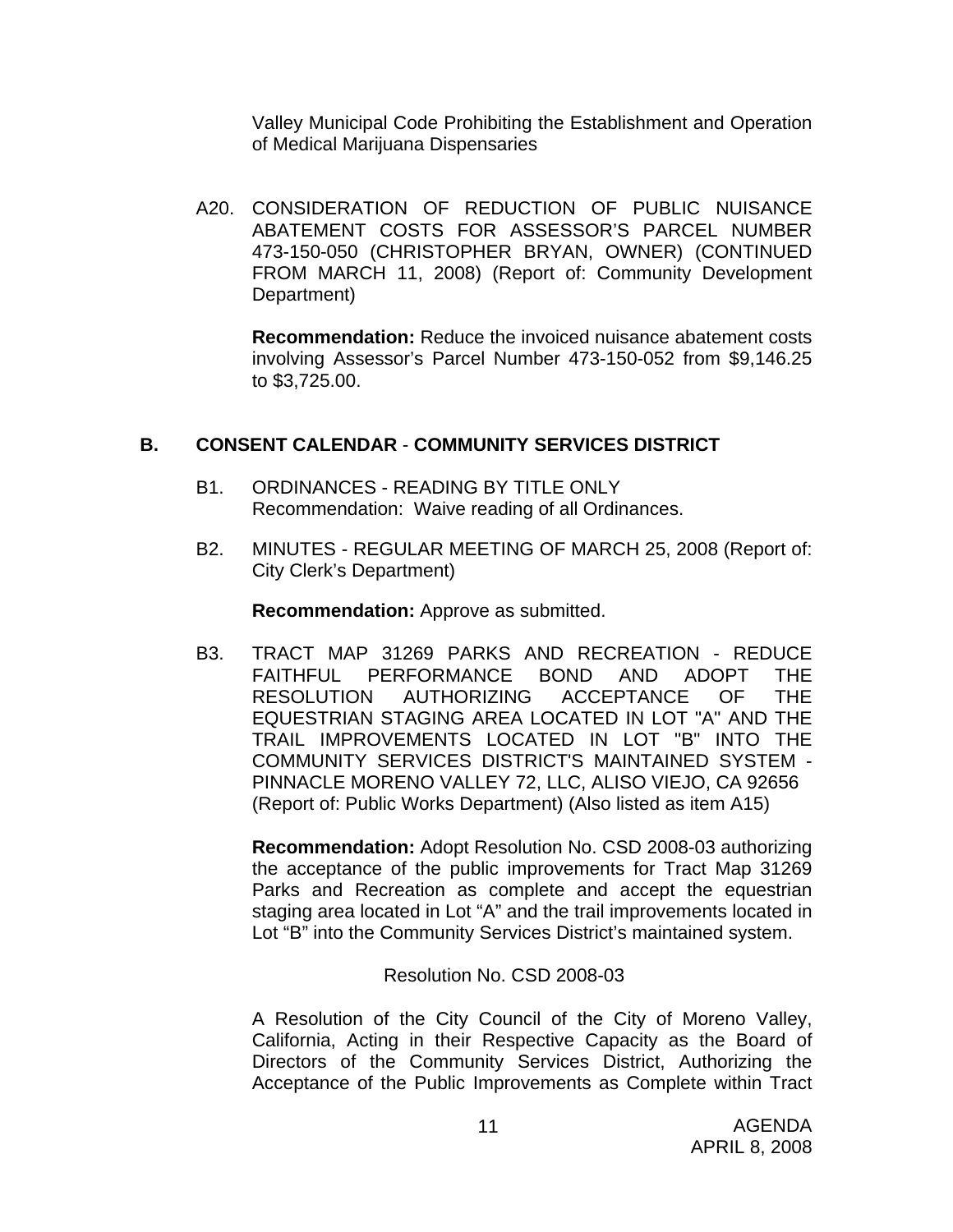Map 31269 Parks and Recreation, and accepting the Equestrian Staging Area Located in Lot "A" and the Trail Improvements Located in Lot "B" into the Community Services District's Maintained System

# **C. CONSENT CALENDAR** - **COMMUNITY REDEVELOPMENT AGENCY**

- C1. ORDINANCES READING BY TITLE ONLY Recommendation: Waive reading of all Ordinances.
- C2. MINUTES REGULAR MEETING OF MARCH 25, 2008 (Report of: City Clerk's Department)

**Recommendation:** Approve as submitted.

# **D. CONSENT CALENDAR** - **BOARD OF LIBRARY TRUSTEES**

- D1. ORDINANCES READING BY TITLE ONLY Recommendation: Waive reading of all Ordinances.
- D2. MINUTES REGULAR MEETING OF MARCH 25, 2008 (Report of: City Clerk's Department)

**Recommendation:** Approve as submitted.

# **E. PUBLIC HEARINGS - NONE**

Questions or comments from the public on a Public Hearing matter are limited to five minutes per individual and must pertain to the subject under consideration.

 Those wishing to speak should complete and submit a GOLDENROD speaker slip to the Bailiff.

# **F. ITEMS REMOVED FROM CONSENT CALENDARS FOR DISCUSSION OR SEPARATE ACTION**

# **G. REPORTS**

- G1. CITY COUNCIL REPORTS ON REGIONAL ACTIVITIES
	- a) Report on Riverside County Transportation Commission (RCTC) by Mayor Pro Tem West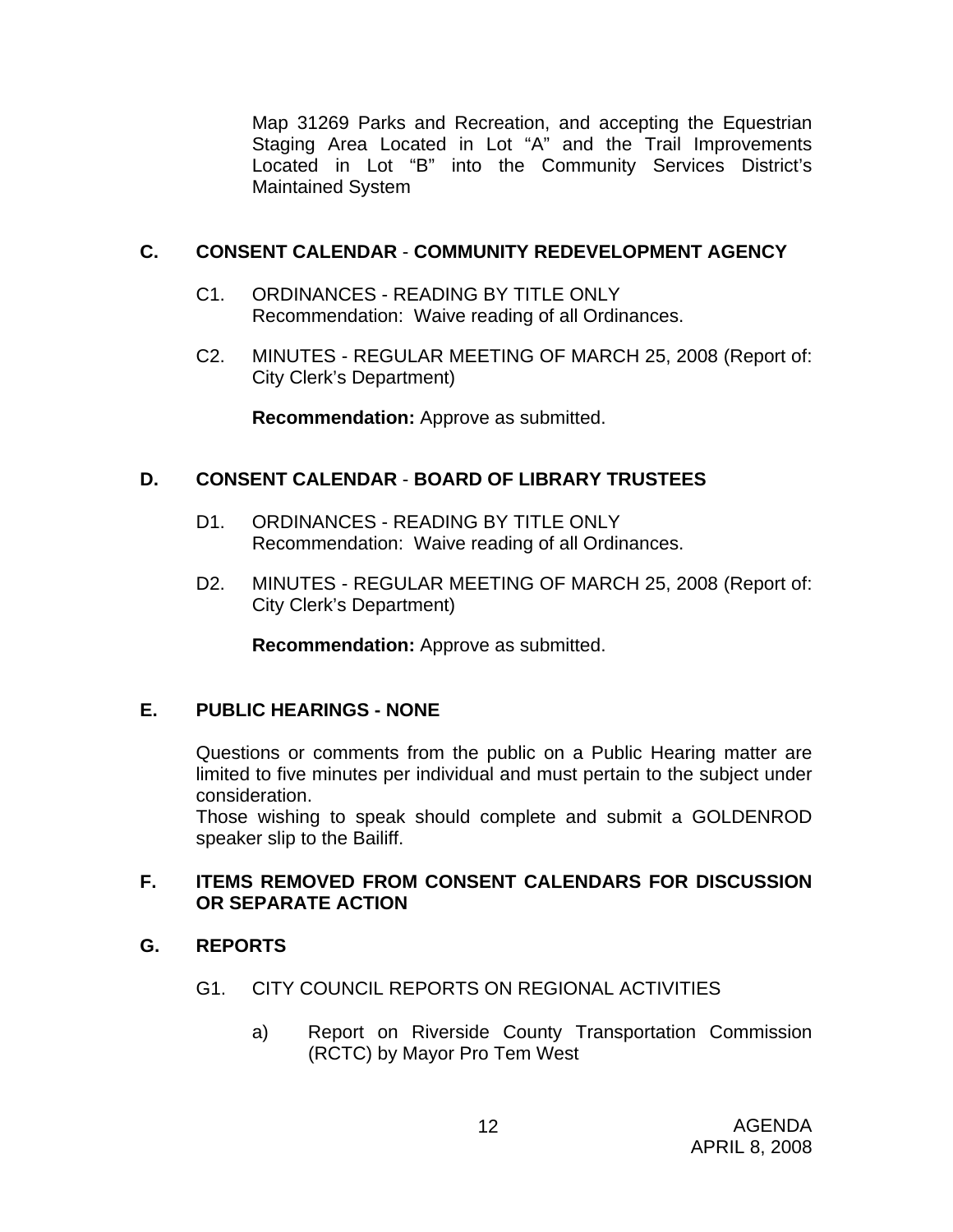G2. ACQUISITION/FINANCING AGREEMENT FOR THE PROPOSED COMMUNITY FACILITIES DISTRICT NO. 7 (Report of: Public Works Department)

 **Recommendation:** That the City Council approve and adopt Resolution No. 2008-38, a Resolution of the City Council of the City of Moreno Valley, California, approving the Acquisition/Financing Agreement for the proposed Community Facilities District No. 7.

#### Resolution No. 2008-38

A Resolution of the City Council of the City of Moreno Valley, California, Approving the Form of the Acquisition/Financing Agreement for the Proposed Community Facilities District No. 7

G3. PUBLIC MEETING REGARDING THE MAIL BALLOT PROCEEDINGS FOR FRESH AND EASY NEIGHBORHOOD MARKET – ASSESSOR PARCEL NUMBER (APN) 291-242-018 - BALLOTED ITEM: NPDES COMMERCIAL/INDUSTRIAL REGULATORY RATE; TENTATIVE PARCEL MAP 34044 - BALLOTED ITEMS: NPDES MAXIMUM COMMERCIAL/INDUSTRIAL REGULATORY RATE AND CSD ZONE M (COMMERCIAL, INDUSTRIAL, AND MULTIFAMILY IMPROVED MEDIAN MAINTENANCE); AND RETAIL CENTER AND CARWASH – APN 297-130-045 - BALLOTED ITEMS: NPDES MAXIMUM COMMERCIAL/INDUSTRIAL REGULATORY RATE AND CSD ZONE M (COMMERCIAL, INDUSTRIAL, AND MULTIFAMILY IMPROVED MEDIAN MAINTENANCE) (Report of: Public Works Department)

- 1. That the Mayor and Members of the City of Moreno Valley City Council accept public comments regarding the mail ballot proceedings for:
	- a. Fresh and Easy Neighborhood Market APN 291- 242-018 for approval of the National Pollutant Discharge Elimination System (NPDES) maximum commercial/industrial regulatory rate;
	- b. Tentative Parcel Map 34044 for approval of the NPDES maximum commercial/industrial regulatory rate; and
	- c. Retail Center and Carwash APN 297-130-045 for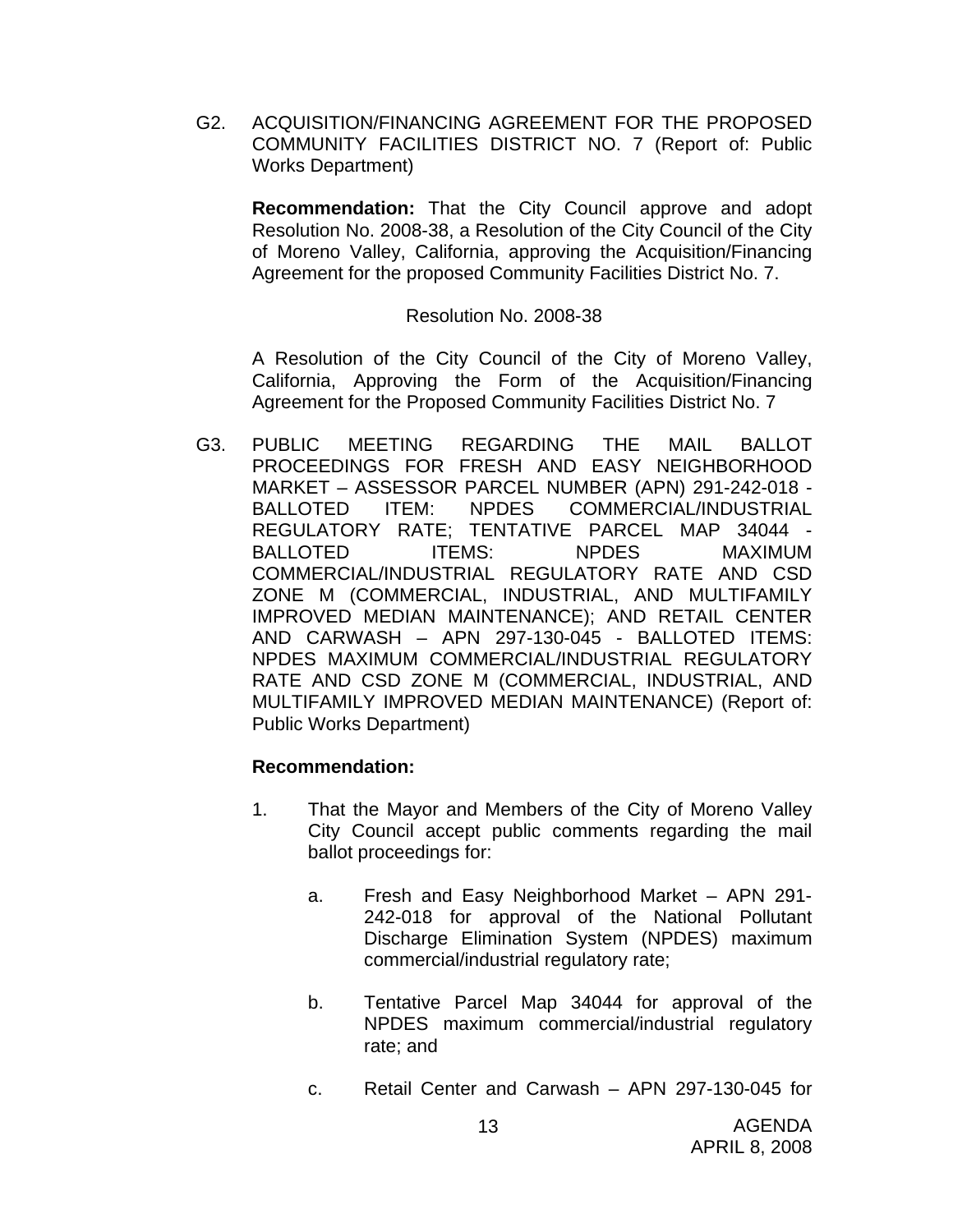approval of the NPDES maximum commercial/industrial regulatory rate.

- 3. That the Members of the Board of Directors of the Moreno Valley Community Services District (the "CSD Board") accept public comments regarding the mail ballot proceedings for:
	- a. Tentative Parcel Map 34044 for inclusion into and approval of the annual charge for CSD Zone M (Commercial, Industrial, and Multifamily Improved Median Maintenance); and
	- b. Retail Center and Carwash APN 297-130-045 for inclusion into and approval of the annual charge for CSD Zone M (Commercial, Industrial, and Multifamily Improved Median Maintenance).
- G4. ANNUAL REPORT OF BOARDS AND COMMISSIONS (INFORMATIONAL ORAL PRESENTATION) (Report of: City Clerk's Department)
- G5. CITY MANAGER'S REPORT (Informational Oral Presentation not for Council action)

# **H. LEGISLATIVE ACTIONS**

ORDINANCES - 1ST READING AND INTRODUCTION - NONE

ORDINANCES - 2ND READING AND ADOPTION

H1. ORDINANCE NO. 772, AN ORDINANCE OF THE CITY COUNCIL OF THE CITY OF MORENO VALLEY, CALIFORNIA, AMENDING CHAPTER 1.01 OF THE CITY OF MORENO VALLEY MUNICIPAL CODE, RELATING TO GENERAL PENALITIES AND AMENDING CHAPTER 6.04 OF THE MORENO VALLEY MUNICIPAL CODE, RELATING TO PUBLIC NUISANCES, AS AMENDED (RECEIVED FIRST READING AND INTRODUCTION ON MARCH 25, 2008 ON A 5-0 VOTE) (Report of: Community Development Department)

**Recommendation:** Adopt Ordinance No. 772.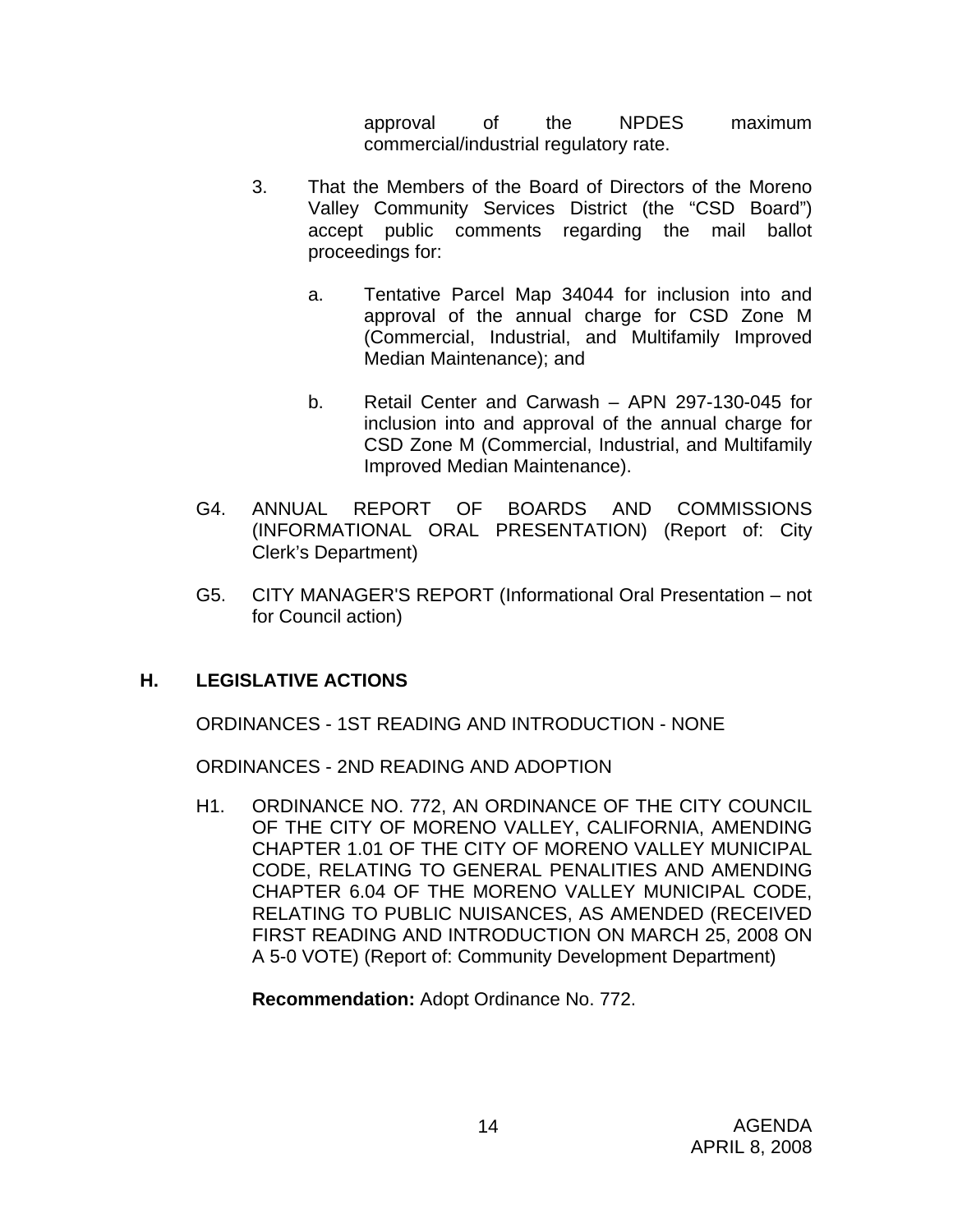#### Ordinance No. 772

An Ordinance of the City Council of the City of Moreno Valley, California, Amending Chapter 1.01 of the City of Moreno Valley Municipal Code, Relating to General Penalities and Amending Chapter 6.04 of the Moreno Valley Municipal Code, Relating to Public Nuisances

#### ORDINANCES - URGENCY ORDINANCES - NONE

RESOLUTIONS – NONE

PUBLIC COMMENTS **ON ANY SUBJECT NOT ON THE AGENDA** UNDER THE JURISDICTION OF THE CITY COUNCIL

Those wishing to speak should complete and submit a BLUE speaker slip to the Bailiff. There is a three-minute time limit per person. All remarks and questions shall be addressed to the presiding officer or to the City Council and not to any individual Council member, staff member or other person.

#### **CLOSING COMMENTS AND/OR REPORTS OF THE CITY COUNCIL, COMMUNITY SERVICES DISTRICT, OR COMMUNITY REDEVELOPMENT AGENCY**

*\*Materials related to an item on this Agenda submitted to the City Council/Community Services District/Community Redevelopment Agency or the Board of Library Trustees after distribution of the agenda packet are available for public inspection in the City Clerk's office at 14177 Frederick Street during normal business hours.*